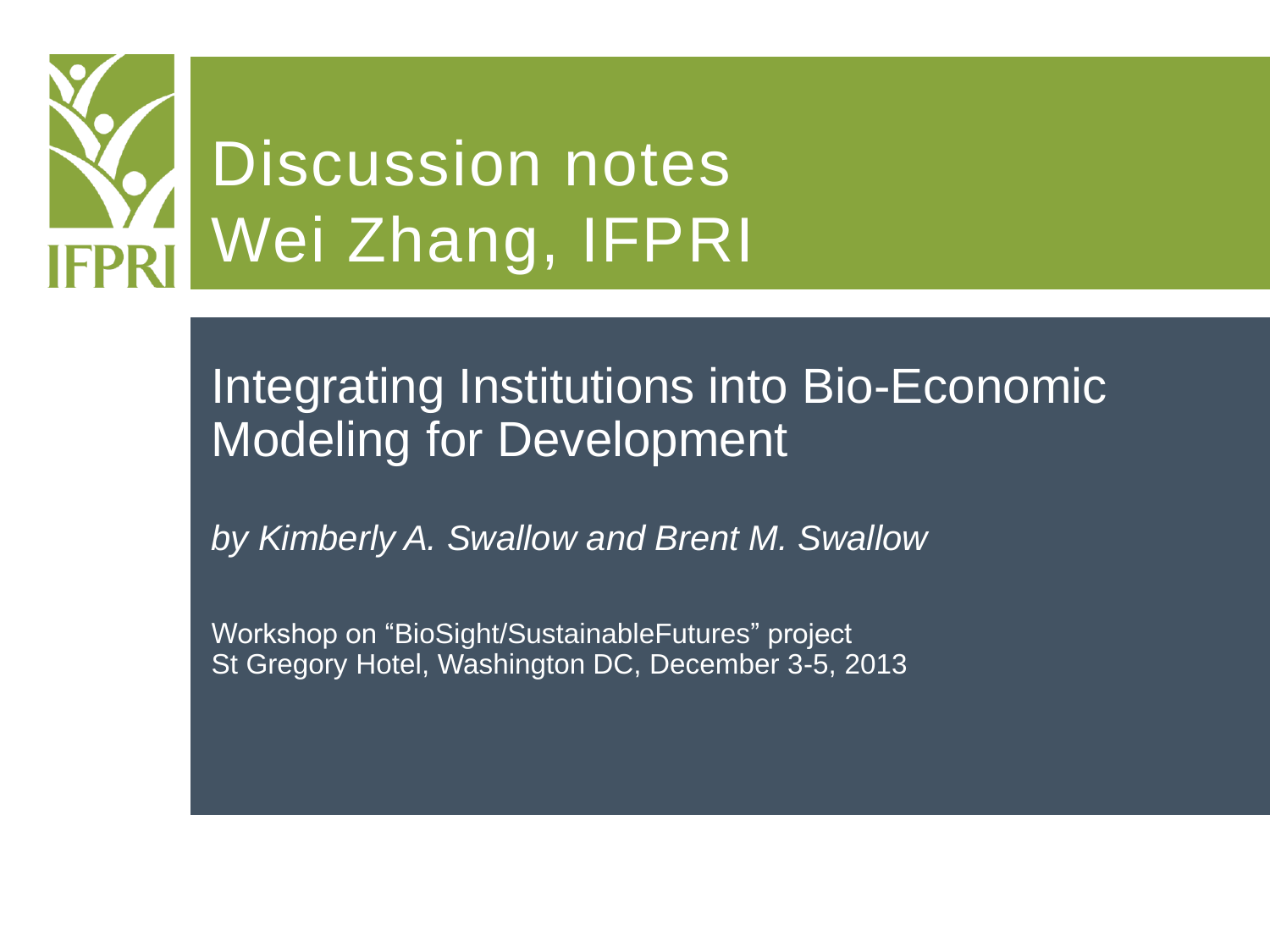## Current state of knowledge on institutions in relation to sustainable intensification

- How social and economic institutions affect farm-level decisions related to agricultural intensification, environmental sustainability, and their inherent trade-offs and synergies?
	- What are the specific challenges pertinent to agricultural intensification for which institutional analysis is particularly important?
	- What are the sensitive issues relating to competing and contested uses of land, water, forests, and energy—and their impact on food availability and well-being, that institutional analysis can play a role in addressing?
- What are the main institutional analysis approaches and how might they be useful for integrated bio-economic modeling?
	- Analysis methods, both qualitative and quantitative
	- Data collection methods
	- $-$  etc.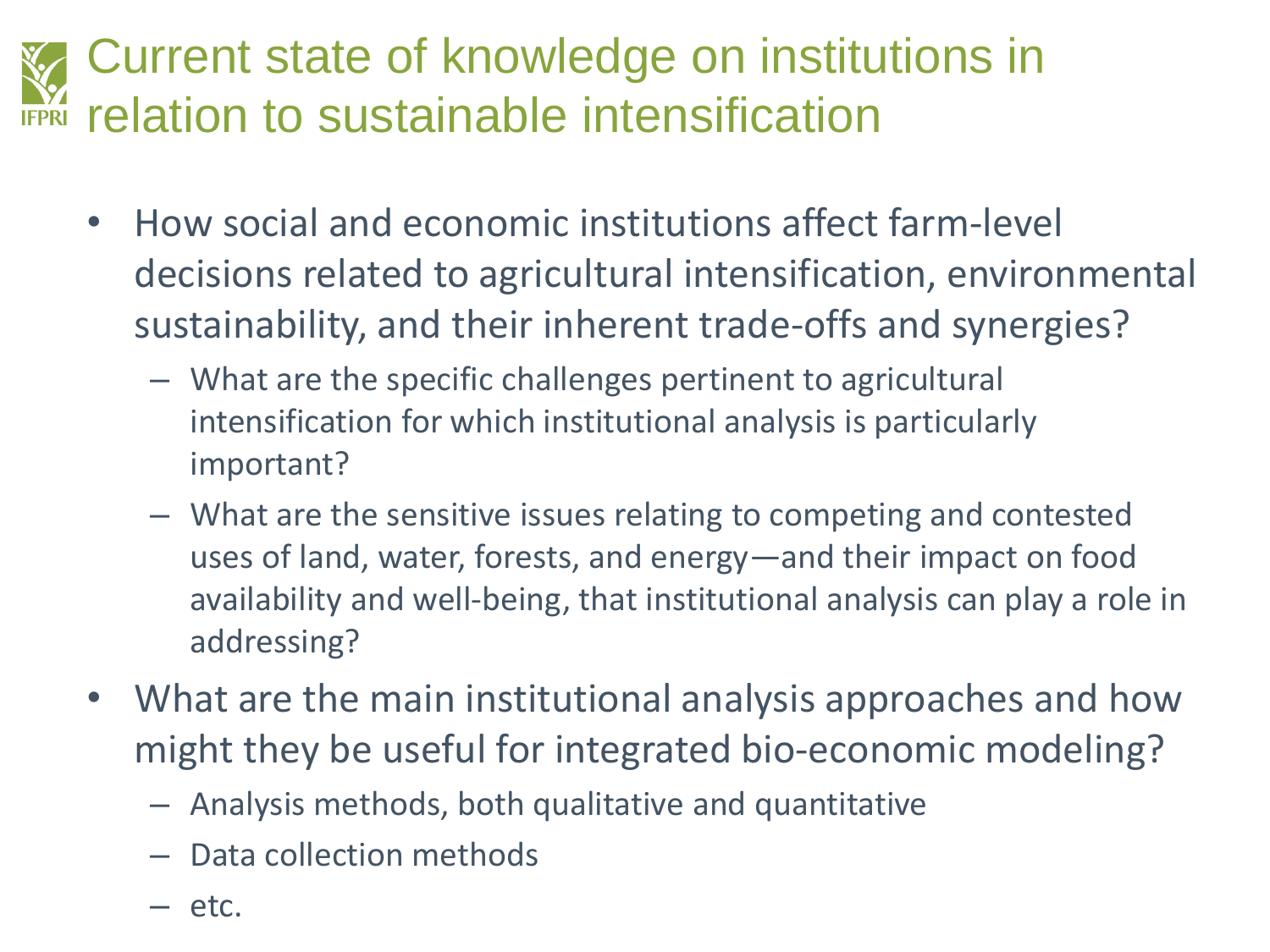## Figure 4. Bio-economic institutional model (Source: Based on Ostrom and Cox (2010) and Williamson (2000))

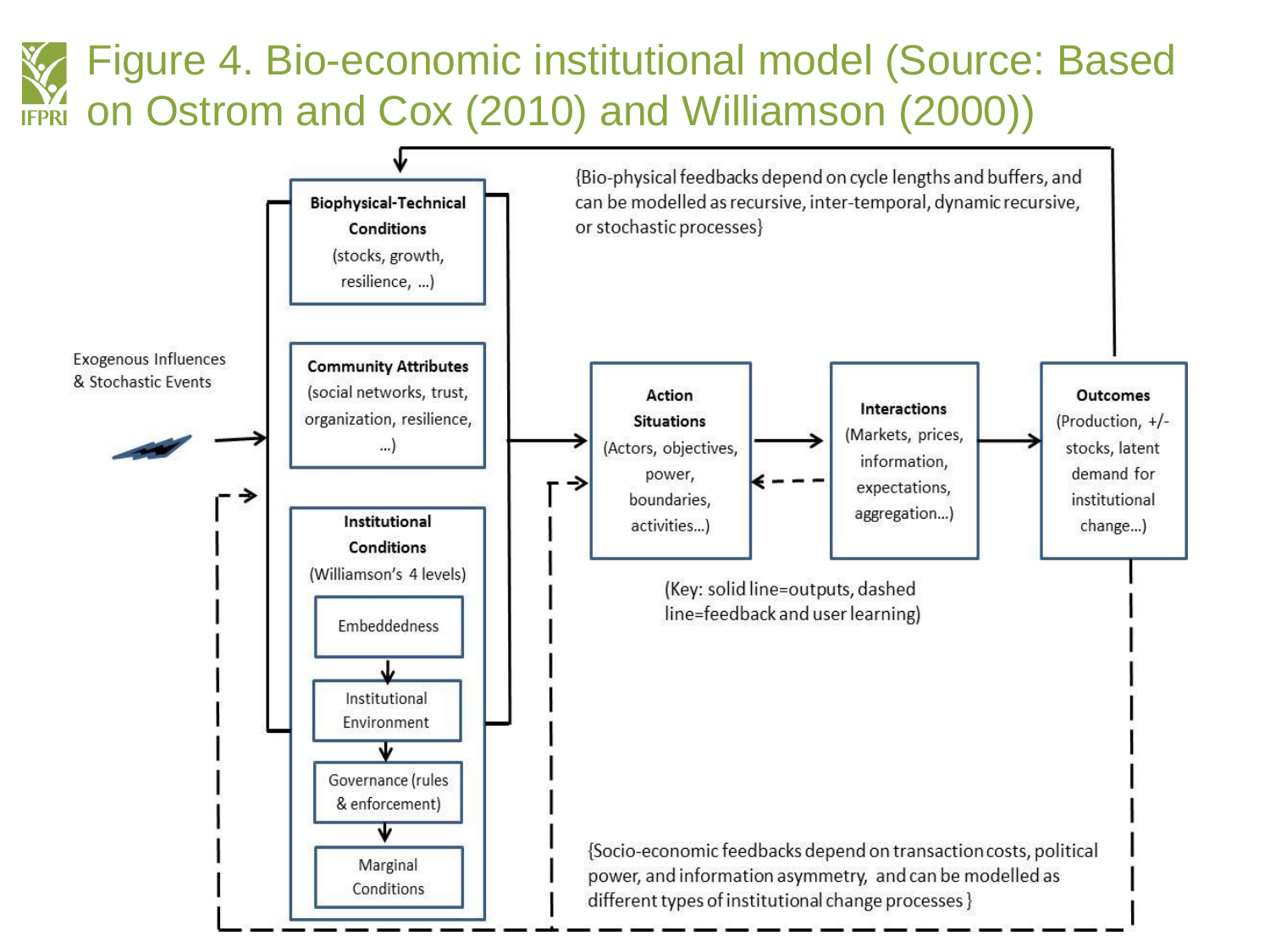## Clarification/comments on the conceptual framework (Figure 4) **IFPRI**

- "Community Attributes" vs. "Institutional Conditions"
- Can institutional conditions and community attributes impact "Action Situations", "Interactions" and "Outcomes" directly?